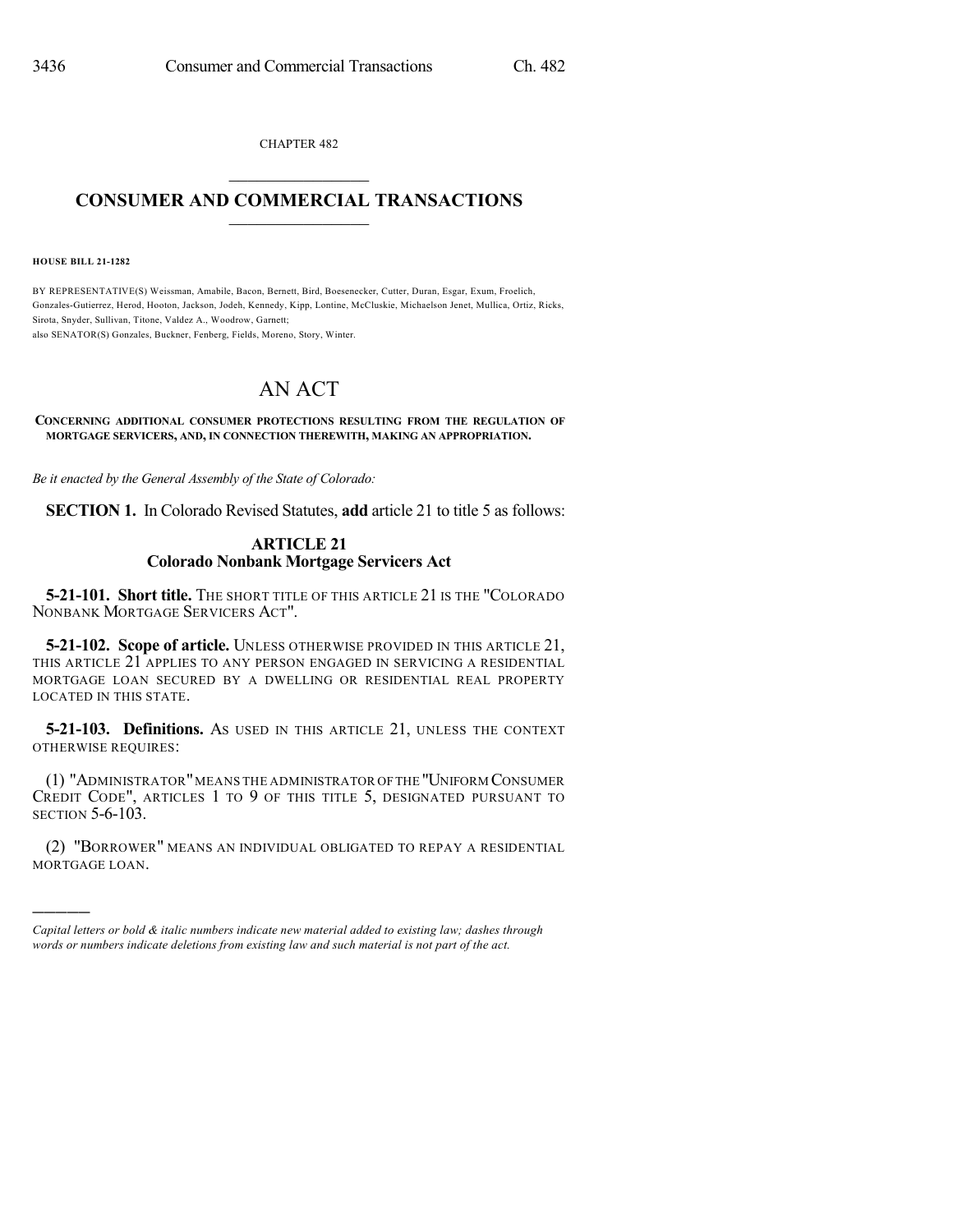(3) "LOANS HELD FOR SALE" MEANS LOANS ORIGINATED AND HELD FOR SALE FOR UP TO THREE HUNDRED SIXTY-FOUR DAYS AFTER EACH LOAN'S ORIGINATION.

(4) "MORTGAGE SERVICER" MEANS A PERSON, WHEREVER LOCATED, THAT IS RESPONSIBLE FOR SERVICING A COLORADO RESIDENTIAL MORTGAGE LOAN. A MORTGAGE SERVICER INCLUDES A PERSON THAT MAKES PAYMENTS TO A BORROWER UNDER A REVERSE MORTGAGE AS DEFINED IN SECTION 11-38-102 (4). A MORTGAGE SERVICER DOES NOT INCLUDE:

(a) A SUPERVISED FINANCIAL ORGANIZATION AS DEFINED IN SECTION 5-1-301  $(45);$ 

(b) A MORTGAGE LOAN ORIGINATOR REGULATED BY THE DIVISION OF REAL ESTATE OR AS DEFINED IN SECTION 12-10-702 (14)(a) OR A MORTGAGE COMPANY REGULATED BY THE DIVISION OF REAL ESTATE OR AS DEFINED IN SECTION 12-10-702 (12); EXCEPT THAT A MORTGAGE LOAN ORIGINATOR OR MORTGAGE COMPANY THAT ALSO SERVICES A RESIDENTIAL MORTGAGE LOAN IS A MORTGAGE SERVICER;

(c) A FEDERAL AGENCY OR DEPARTMENT;

(d) A COLLECTION AGENCY AS DEFINED IN SECTION 5-16-103 (3) THAT IS LICENSED PURSUANT TO SECTION 5-16-120 OR IS EXEMPT FROM LICENSURE UNDER SECTION 5-16-103 (3)(e) AND WHOSE MORTGAGE DEBT COLLECTION BUSINESS INVOLVES COLLECTION OF RESIDENTIAL MORTGAGE LOANS OBTAINED BY THE COLLECTION AGENCY AFTER DEFAULT; EXCEPT THAT A COLLECTION AGENCY THAT ALSO SERVICES RESIDENTIAL MORTGAGE LOANS ASSIGNED TO THE COLLECTION AGENCY BEFORE DEFAULT IS A MORTGAGE SERVICER;

(e) AN AGENCY, INSTRUMENTALITY, OR POLITICAL SUBDIVISION OF THIS STATE;

(f) A SUPERVISED LENDER AS DEFINED IN SECTION 5-1-301 (46); EXCEPT THAT A SUPERVISED LENDER, OTHER THAN A SUPERVISED FINANCIAL ORGANIZATION AS DEFINED IN SECTION 5-1-301 (45), THAT ALSO SERVICES RESIDENTIAL MORTGAGE LOANS IS A MORTGAGE SERVICER;

(g) ASMALL SERVICER THAT SERVICES FEWER THAN FIVE THOUSAND RESIDENTIAL MORTGAGE LOANS IN ANY CALENDAR YEAR, EXCLUSIVE OF LOANS HELD FOR SALE, AS DETERMINED BY THE ADMINISTRATOR, WHO SHALL APPLY THE CRITERIA IN 12 CFR 1026.41 (e)(4)(iii) OR ANY SUCCESSOR REGULATION;

(h) A PERSON THAT THE ADMINISTRATOR DESIGNATES BY RULE OR ORDER AS EXEMPT. THESE EXEMPTIONS ARE LIMITED TO NONPROFIT ORGANIZATIONS, GOVERNMENT AGENCIES, OR OTHER ENTITIES WHOSE PRIMARY BUSINESS IS NOT TO SERVICE MORTGAGES AND THAT SEEK TO PROMOTE AFFORDABLE HOUSING OR FINANCING.

(i) AN ORIGINATOR OR SERVICER THAT UTILIZES A SUBSERVICER TO CARRY OUT THE ADMINISTRATIVE FUNCTIONS OF SERVICING A MORTGAGE UNLESS THE SUBSERVICER IS ACTING AT THE DIRECTION OF THE ORIGINATOR OR SERVICER; OR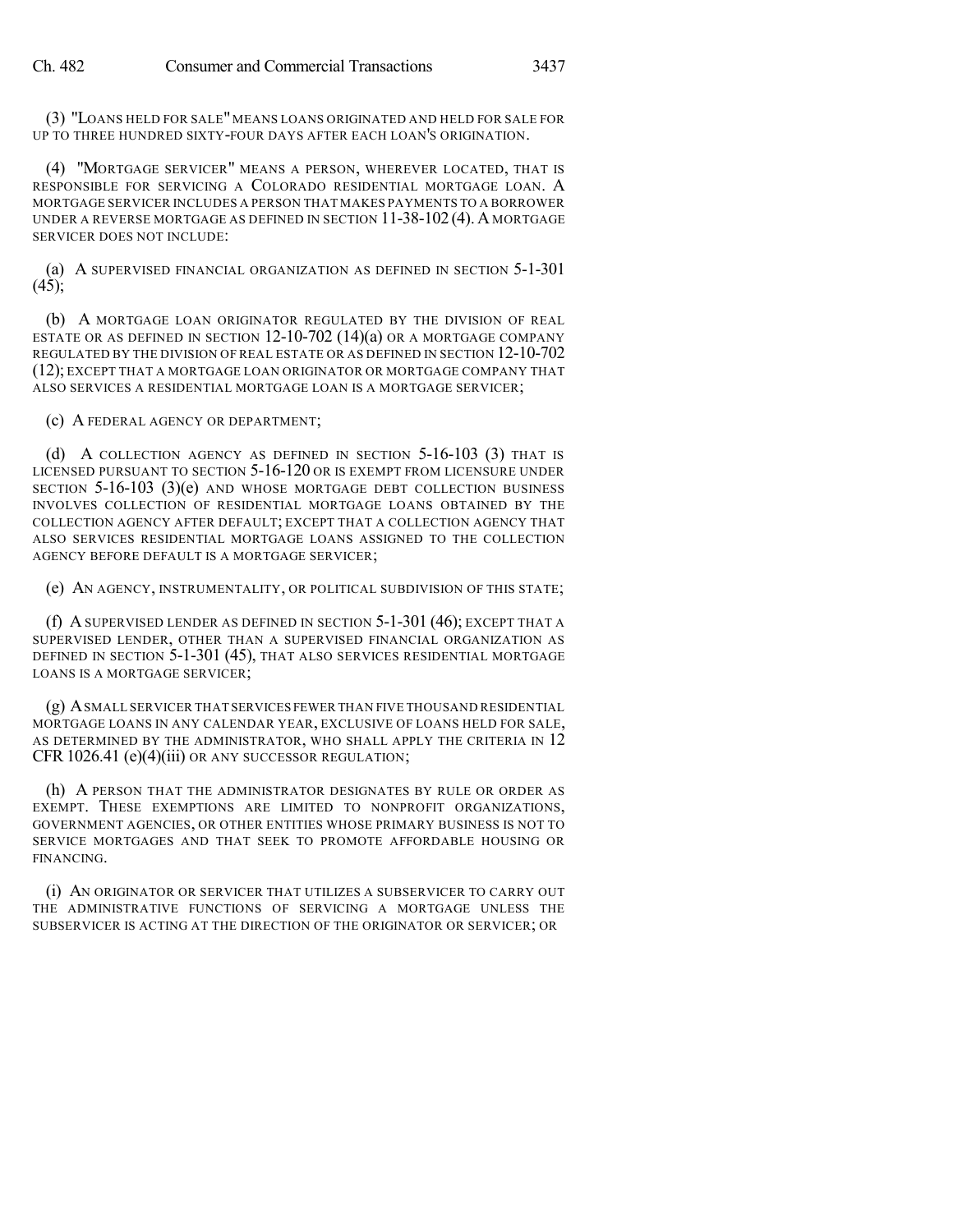(j) A PERSON THAT SERVICES LOANS HELD FOR SALE.

(5) "NOTIFIER" MEANS A PERSON REQUIRED TO NOTIFY THE ADMINISTRATOR OF THE PERSON'S ACTIVITIES AS A MORTGAGE SERVICER PURSUANT TO THIS ARTICLE 21.

(6) "RECORD" MEANS INFORMATION THAT IS INSCRIBED ON A TANGIBLE MEDIUM OR THAT IS STORED IN AN ELECTRONIC OR OTHER MEDIUM AND IS RETRIEVABLE IN PERCEIVABLE FORM.

(7) "RESIDENTIAL MORTGAGE LOAN" MEANS A LOAN THAT IS PRIMARILY FOR PERSONAL, FAMILY, OR HOUSEHOLD USE AND THAT IS SECURED BY A MORTGAGE, DEED OF TRUST, OR OTHER EQUIVALENT, CONSENSUAL SECURITY INTEREST ON A DWELLING OR RESIDENTIAL REAL PROPERTY UPON WHICH IS CONSTRUCTED OR INTENDED TO BE CONSTRUCTED A DWELLING AS DEFINED BY SECTION 5-1-301 (18).

(8) "SERVICING" MEANS RECEIVING ANY SCHEDULED PERIODIC PAYMENTS FROM A BORROWER PURSUANT TO THE TERMS OF A RESIDENTIAL MORTGAGE LOAN, INCLUDING AMOUNTS FOR ESCROW ACCOUNTS, AND MAKING THE PAYMENTS TO THE OWNER OF THE LOAN OR OTHER THIRD PARTIES OF PRINCIPAL AND INTEREST AND SUCH OTHER PAYMENTS WITH RESPECT TO THE AMOUNTS RECEIVED FROM THE BORROWER AS MAY BE REQUIRED PURSUANT TO THE TERMS OF THE RESIDENTIAL MORTGAGE SERVICING LOAN DOCUMENTS OR SERVICING CONTRACT. IN THE CASE OF A REVERSE MORTGAGE,SERVICINGINCLUDES MAKINGPAYMENTS TO THE BORROWER.

**5-21-104. Notification required.** ON AND AFTER JANUARY 31, 2022, A PERSON SHALL NOT ACT AS A MORTGAGE SERVICER, DIRECTLY OR INDIRECTLY, WITHOUT NOTIFYING THE ADMINISTRATOR PURSUANT TO SECTION 5-21-105.

**5-21-105. Notification by mortgage servicers- rules.** (1) **Notification.** (a) A PERSON ACTING AS A MORTGAGE SERVICER MUST NOTIFY THE ADMINISTRATOR AND PAY THE FEE PRESCRIBED IN SECTION 5-21-106 WITHIN THIRTY DAYS AFTER COMMENCING SERVICING IN THE STATE, AND,THEREAFTER,ON OR BEFORE JANUARY 31 OF EACH YEAR.THE NOTIFICATION MUST STATE THE NOTIFIER'S LEGAL NAME AND ALL TRADE NAMES USED, THE ADDRESS OF THE NOTIFIER'S PRINCIPAL OFFICE, WHICH MAY BE OUTSIDE THIS STATE, AND SUCH OTHER INFORMATION AS THE ADMINISTRATOR MAY REQUIRE.

(b) WITH EVERY RENEWAL NOTIFICATION OR AT A DATE PRESCRIBED BY RULE BY THE ADMINISTRATOR, EACH NOTIFIER SHALL SUBMIT AN ANNUAL REPORT RELATING TO MORTGAGE SERVICING BY THE NOTIFIER IN THE FORM PRESCRIBED BY THE ADMINISTRATOR.INFORMATION CONTAINED IN ANNUAL REPORTS IS CONFIDENTIAL, IS NOT SUBJECT TO DISCLOSURE PURSUANT TO PART 2 OF ARTICLE 72 OF TITLE 24, AND MAY BE PUBLISHED ONLY IN COMPOSITE FORM.

(2) **Records retention - records request.** (a) A MORTGAGE SERVICER SHALL MAINTAIN ADEQUATE RECORDS FOR NOT LESS THAN FOUR YEARS FOLLOWING THE FINAL PAYMENT ON THE RESIDENTIAL MORTGAGE LOAN, TRANSFER OF THE MORTGAGE SERVICING RIGHTS, OR THE ASSIGNMENT OF THE LOAN, WHICHEVER OCCURS FIRST. UPON REQUEST BY THE ADMINISTRATOR, A MORTGAGE SERVICER SHALL MAKE THE RECORDS AVAILABLE OR SHALL SEND THE RECORDS TO THE ADMINISTRATOR BY REGISTERED OR CERTIFIED MAIL, RETURN RECEIPT REQUESTED,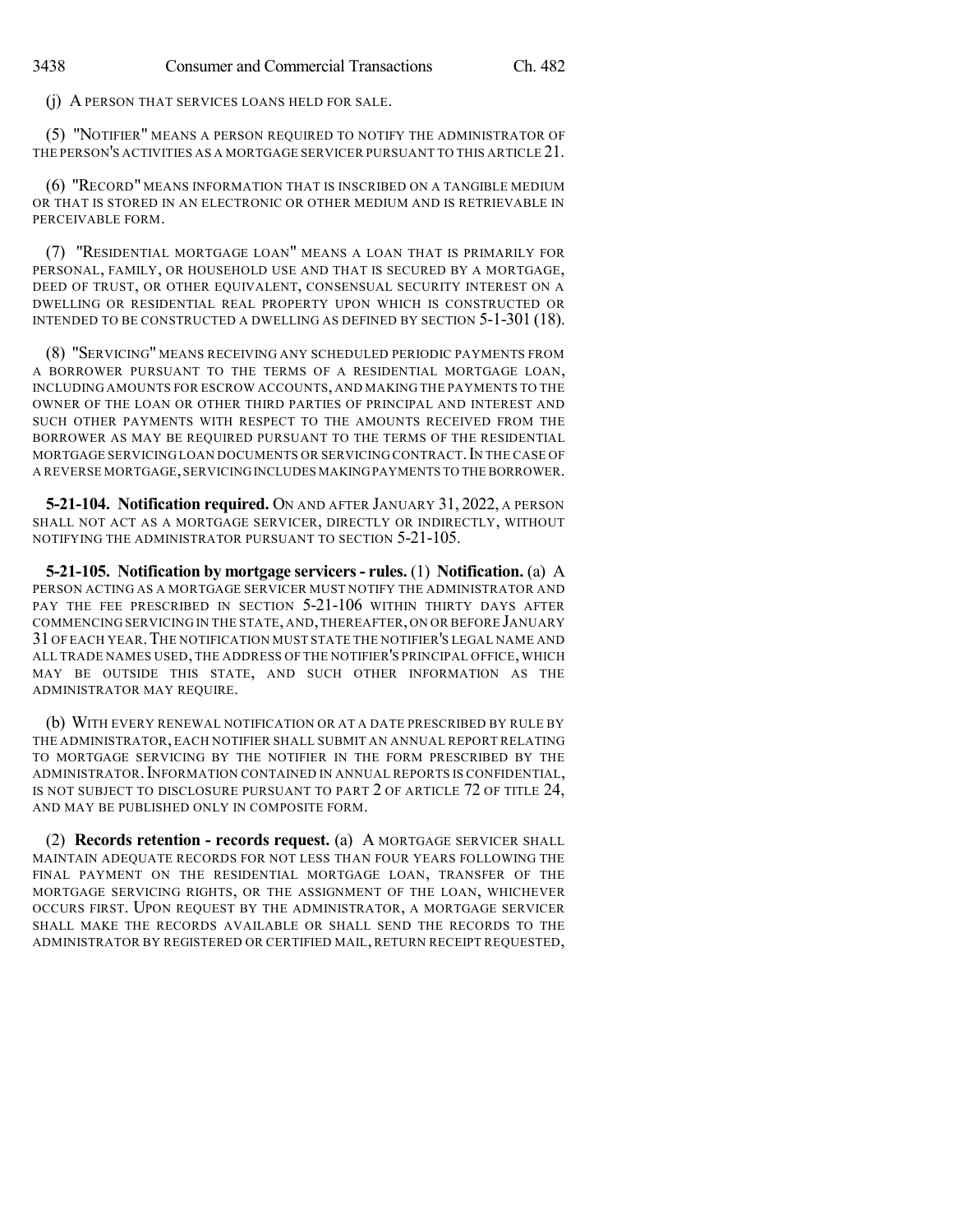OR BY ANY EXPRESS DELIVERY CARRIER THAT PROVIDES A DATED DELIVERY RECEIPT, NOT LATER THAN THIRTY BUSINESS DAYS AFTER REQUESTED BY THE ADMINISTRATOR OR OTHER METHOD OF DELIVERY AS AGREED TO IN WRITING BY THE ADMINISTRATOR, INCLUDING SECURE ELECTRONIC TRANSMISSION. UPON A NOTIFIER'S REQUEST, THE ADMINISTRATOR MAY GRANT THE NOTIFIER ADDITIONAL TIME TO MAKE THE RECORDS AVAILABLE OR TO SEND THE RECORDS TO THE ADMINISTRATOR.

(b) EVERY MORTGAGE SERVICER SHALL MAINTAIN RECORDS IN CONFORMITY WITH THIS ARTICLE 21, RULES ADOPTED PURSUANT TO THIS ARTICLE 21, AND GENERALLY ACCEPTED ACCOUNTING PRINCIPLES AND PRACTICES IN A MANNER THAT WILL ENABLE THE ADMINISTRATOR TO DETERMINE WHETHER THE SERVICER IS COMPLYING WITH THIS ARTICLE 21. A MORTGAGE SERVICER'S RECORD-KEEPING SYSTEM IS SUFFICIENT IF THE SERVICER MAKES THE REQUIRED INFORMATION REASONABLY AVAILABLE. THE RECORDS NEED NOT BE KEPT IN THE PLACE OF BUSINESS WHERE MORTGAGE LOANS ARE SERVICED IF THE ADMINISTRATOR IS GIVEN FREE ACCESS TO THE RECORDS WHEREVER LOCATED.

**5-21-106. Fees.** (1) A NOTIFIER SHALL PAY THE FOLLOWING NONREFUNDABLE FEES ESTABLISHED BY THE ADMINISTRATOR PURSUANT TO SUBSECTION (3) OF THIS SECTION:

(a) AN INITIAL NOTIFICATION FEE; AND

(b) AN ANNUAL NOTIFICATION FEE.

(2) THE ADMINISTRATOR SHALL TRANSMIT THE FEES TO THE STATE TREASURER, WHO SHALL CREDIT THEM TO THE UNIFORM CONSUMER CREDIT CODE CASH FUND CREATED IN SECTION 5-6-204 (1).

(3) THE ADMINISTRATOR SHALL SET THE FEES REQUIRED BY SUBSECTION (1) OF THIS SECTION IN AN AMOUNT ESTIMATED TO COVER THE ADMINISTRATOR'S COSTS IN IMPLEMENTING THIS ARTICLE 21AND MAY PERIODICALLY REDUCE OR INCREASE THE AMOUNT OF ONE OR MORE OF THE FEES IF NECESSARY PURSUANT TO SECTION 24-75-402 (3) AND (4) TO REDUCE THE UNCOMMITTED RESERVES OF THE UNIFORM CONSUMER CREDIT CODE CASH FUND.

**5-21-107. Federal laws.** (1) A MORTGAGE SERVICER SHALL COMPLY WITH ALL FEDERAL LAWS AND REGULATIONS APPLICABLE TO MORTGAGE SERVICERS FOR THEIR MORTGAGE SERVICING ACTIVITIES, INCLUDING:

(a) THE FEDERAL "REAL ESTATE SETTLEMENT PROCEDURES ACT OF 1974", 12 U.S.C. SEC. 2601 ET SEQ., AS AMENDED; AND

(b) THE "TRUTH IN LENDING ACT", 15 U.S.C. SEC. 1601 ET SEQ., AS AMENDED.

(2) IN ADDITION TO ANY OTHER REMEDIES PROVIDED BY LAW, A VIOLATION OF ANY FEDERAL LAW OR REGULATION THAT IS COVERED BY SUBSECTION (1) OF THIS SECTION SHALL BE DEEMED A VIOLATION OF THIS ARTICLE 21.

(3) ALL FINANCIAL RESPONSIBILITY REQUIREMENTS OF THIS ARTICLE 21SHALLBE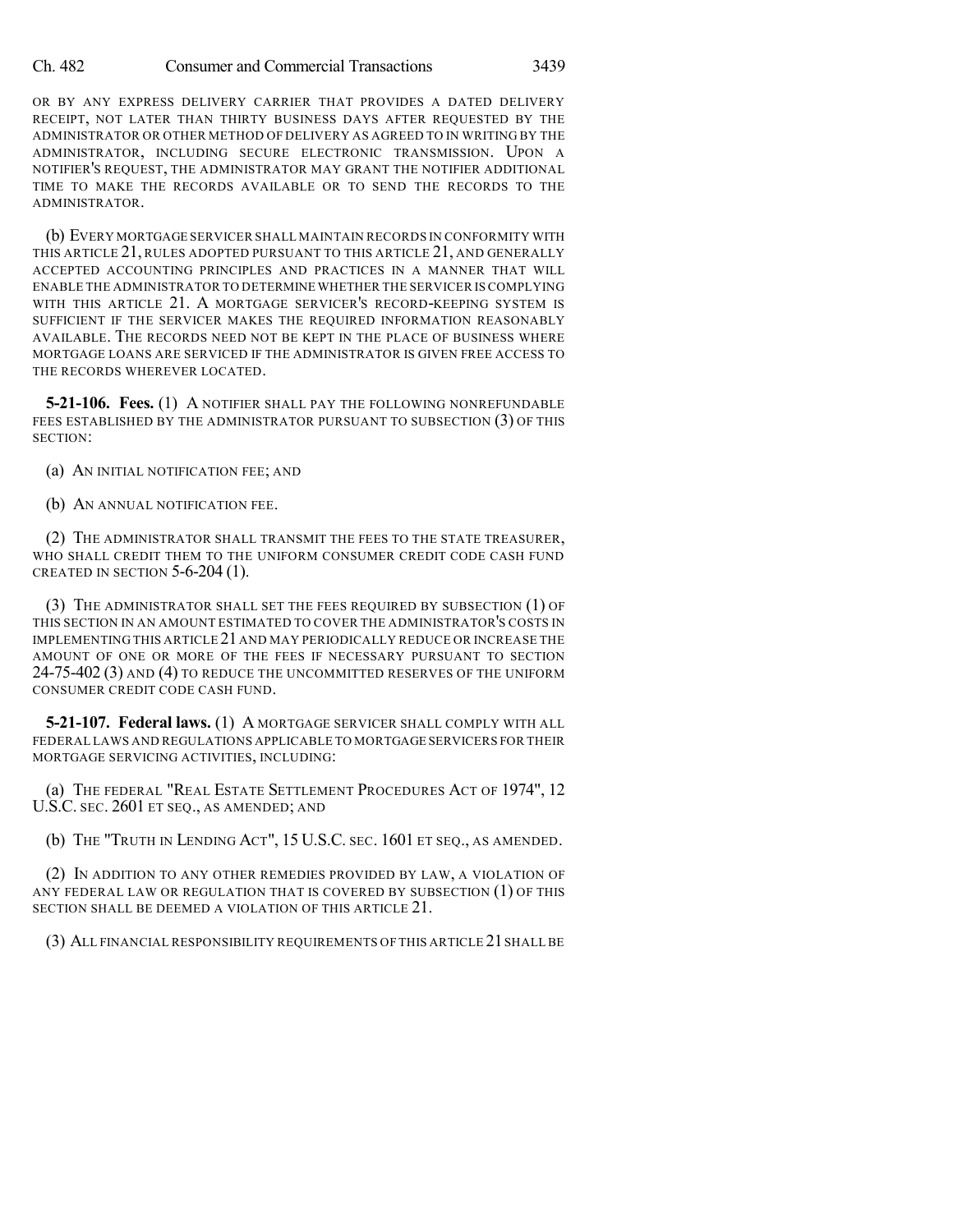PRESUMED TO BE MET IF A MORTGAGE SERVICER IS CURRENTLY APPROVED TO SERVICE LOANS BY THE FEDERAL NATIONAL MORTGAGE ASSOCIATION, FEDERAL HOME LOAN MORTGAGE CORPORATION, OR GOVERNMENT NATIONAL MORTGAGE ASSOCIATION OR IF IT MEETS PRUDENTIAL STANDARDS ESTABLISHED BY THE CONFERENCE OF STATE BANK SUPERVISORS.

**5-21-108. Powers and duties of the administrator - rules.** (1) THE ADMINISTRATOR MAY CONDUCT INVESTIGATIONS AND EXAMINATIONS AS FOLLOWS:

(a) FOR PURPOSES OF GENERAL OR SPECIFIC INQUIRY OR INVESTIGATION TO DETERMINE COMPLIANCE WITH THIS ARTICLE 21,THE ADMINISTRATOR MAY ACCESS, RECEIVE, AND USE ANY RECORDS OR INFORMATION BELONGING TO A NOTIFIER OR PERSON SUBJECT TO THIS ARTICLE 21 WHO MAY HAVE FAILED TO NOTIFY THE ADMINISTRATOR PURSUANT TO SECTION 5-21-104,INCLUDING CRIMINAL,CIVIL,AND ADMINISTRATIVE HISTORY INFORMATION; PERSONAL HISTORY AND EXPERIENCE INFORMATION, INCLUDING INDEPENDENT CREDIT REPORTS OBTAINED FROM A CONSUMER REPORTING AGENCY DESCRIBED IN SECTION 603 (p) OF THE FEDERAL "FAIR CREDIT REPORTING ACT", 15 U.S.C. SEC. 1681a, AS AMENDED; AND ANY OTHER RECORDS OR INFORMATION THE ADMINISTRATOR CONSIDERS RELEVANT TO THE INQUIRY OR INVESTIGATION REGARDLESS OF THE LOCATION, POSSESSION, CONTROL, OR CUSTODY OF THE RECORDS OR INFORMATION.

(b) THE ADMINISTRATOR MAY INITIATE AN INVESTIGATION OR EXAMINATION WHERE THERE IS REASON TO BELIEVE THAT THERE IS A POTENTIAL VIOLATION THAT RISKS CONSUMER HARM, WHERE A PERSON WHO MAY BE SUBJECT TO THIS ARTICLE 21 MAY HAVE FAILED TO NOTIFY THE ADMINISTRATOR, OR BASED ON A SUBSTANTIATED COMPLAINT. THE ADMINISTRATOR MAY REVIEW, INVESTIGATE, OR EXAMINE ANY NOTIFIER OR PERSON SUBJECT TO THIS ARTICLE 21 AS OFTEN AS NECESSARY IN ORDER TO CARRY OUT THE PURPOSES OF THIS ARTICLE 21. THE ADMINISTRATOR MAY DIRECT, SUBPOENA, OR ORDER THE ATTENDANCE OF AND EXAMINE UNDER OATH ANY PERSON WHOSE TESTIMONY MAY BE REQUIRED ABOUT THE RESIDENTIAL MORTGAGE LOAN, RESIDENTIAL MORTGAGE LOAN SERVICING, OR THE BUSINESS OR SUBJECT MATTER OF AN EXAMINATION OR INVESTIGATION AND MAY DIRECT, SUBPOENA, OR ORDER THE PERSON TO PRODUCE RECORDS THE ADMINISTRATOR CONSIDERS RELEVANT TO THE INQUIRY. NOTHING LIMITS THE SCOPE OF THE ADMINISTRATOR'S AUTHORITY TO REVIEW AND INVESTIGATE POTENTIAL VIOLATIONS OR HARM DISCOVERED IN THE COURSE OF AN INVESTIGATION.

(c) (I) IN MAKING AN EXAMINATION OR INVESTIGATION AUTHORIZED BY THIS SECTION, THE ADMINISTRATOR MAY CONTROL ACCESS TO ANY RECORDS OF THE NOTIFIER OR PERSON UNDER EXAMINATION OR INVESTIGATION.THE ADMINISTRATOR MAY TAKE POSSESSION OF THE RECORDS OR PLACE A PERSON IN EXCLUSIVE CHARGE OF THE RECORDS IN THE PLACE WHERE THEY ARE USUALLY KEPT.

(II) DURING THE PERIOD OF CONTROL, A PERSON MAY NOT REMOVE OR ATTEMPT TO REMOVE ANY OF THE RECORDS EXCEPT PURSUANT TO A COURT ORDER OR WITH THE WRITTEN CONSENT OF THE ADMINISTRATOR. UNLESS THE ADMINISTRATOR HAS REASONABLE GROUNDS TO BELIEVE THE RECORDS OF THE NOTIFIER OR PERSON HAVE BEEN, OR ARE AT RISK OF BEING, ALTERED OR DESTROYED FOR PURPOSES OF CONCEALING A VIOLATION OF THIS ARTICLE 21, THE NOTIFIER OR OWNER OF THE RECORDS MAY HAVE ACCESS TO THE RECORDS AS NECESSARY TO CONDUCT ITS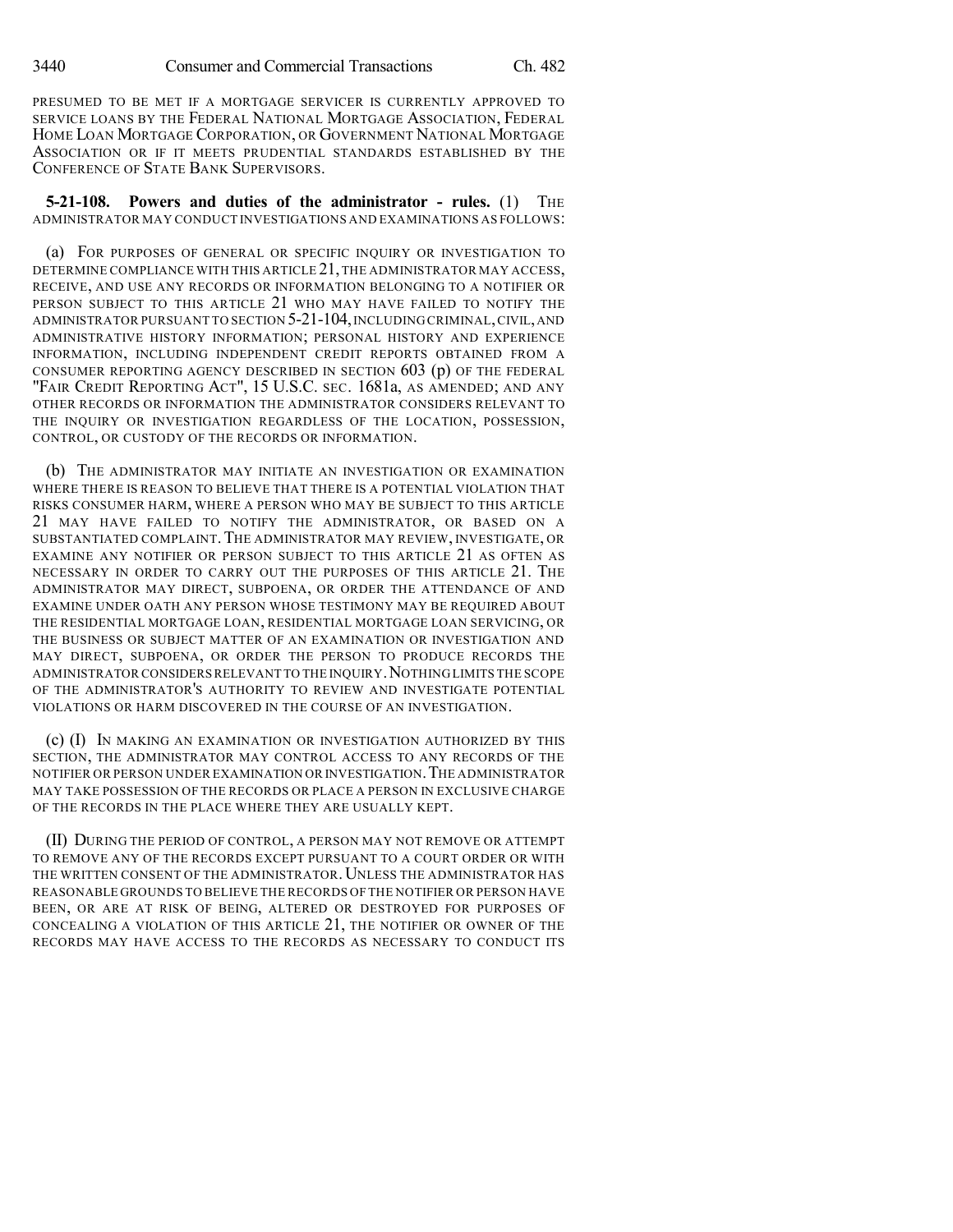ORDINARY BUSINESS AFFAIRS.

(2) IN ORDER TO CARRY OUT THE PURPOSES OF THIS SECTION, THE ADMINISTRATOR MAY:

(a) RETAIN ATTORNEYS, ACCOUNTANTS, OR OTHER PROFESSIONALS AND SPECIALISTS AS EXAMINERS, AUDITORS, OR INVESTIGATORS TO CONDUCT OR ASSIST IN CONDUCTING EXAMINATIONS OR INVESTIGATIONS;

(b) ENTER INTO AGREEMENTS OR RELATIONSHIPS WITH OTHER GOVERNMENT OFFICIALS OR REGULATORY ASSOCIATIONS IN ORDER TO IMPROVE EFFICIENCIES AND REDUCE REGULATORY BURDEN BY SHARING RESOURCES, STANDARDIZED OR UNIFORM METHODS OR PROCEDURES, AND RECORDS OR INFORMATION OBTAINED UNDER THIS SECTION;

(c) USE, HIRE, CONTRACT FOR, OR EMPLOY PUBLICLY OR PRIVATELY AVAILABLE ANALYTICAL SYSTEMS, METHODS, OR SOFTWARE TO EXAMINE OR INVESTIGATE THE NOTIFIER OR PERSON SUBJECT TO THIS ARTICLE 21;

(d) ACCEPT AND RELY ON EXAMINATION OR INVESTIGATION REPORTS MADE BY OTHER GOVERNMENT OFFICIALS WITHIN OR OUTSIDE THIS STATE; AND

(e) ACCEPT AUDIT REPORTS MADE BY AN INDEPENDENT CERTIFIED PUBLIC ACCOUNTANT FOR THE NOTIFIER OR PERSON SUBJECT TO THIS ARTICLE 21 IN THE COURSE OF THAT PART OF THE EXAMINATION COVERINGTHE SAME GENERAL SUBJECT MATTER AS THE AUDIT AND MAY INCORPORATE THE AUDIT REPORT IN A REPORT OF EXAMINATION, REPORT OF INVESTIGATION, OR OTHER WRITING OF THE ADMINISTRATOR.

(3) APERSON SUBJECT TO INVESTIGATION OR EXAMINATION UNDER THIS SECTION MAY NOT KNOWINGLY WITHHOLD,ABSTRACT,REMOVE,MUTILATE,OR DESTROY ANY RECORDS OR OTHER INFORMATION RELATING TO INFORMATION REGULATED UNDER THIS ARTICLE 21.

(4) WHENEVER IT APPEARS TO THE ADMINISTRATOR THAT A PERSON HAS VIOLATED, IS VIOLATING, OR IS ABOUT TO VIOLATE THIS SECTION OR A RULE ADOPTED PURSUANT TO THIS ARTICLE 21 OR THAT A NOTIFIER OR AN OWNER, DIRECTOR, OFFICER, MEMBER, PARTNER, SHAREHOLDER, TRUSTEE, EMPLOYEE, OR AGENT OF THE NOTIFIER HAS COMMITTED FRAUD, ENGAGED IN DISHONEST ACTIVITIES, OR MADE A MISREPRESENTATION, THE ADMINISTRATOR MAY TAKE ACTION AGAINST THE PERSON OR NOTIFIER IN ACCORDANCE WITH THIS ARTICLE 21.

(5) THE ADMINISTRATOR SHALL ADOPTRULES AS NECESSARY TO IMPLEMENT THIS ARTICLE 21.

**5-21-109. Application of administrative procedures.** EXCEPT AS OTHERWISE PROVIDED IN THIS ARTICLE 21, SECTIONS 24-4-102 TO 24-4-106 APPLY TO AND GOVERN ALL RULES PROMULGATED AND ALL ADMINISTRATIVE ACTION TAKEN BY THE ADMINISTRATOR PURSUANT TO THIS ARTICLE 21; EXCEPT THAT SECTION 24-4-104 (3) DOES NOT APPLY TO ANY SUCH ACTION.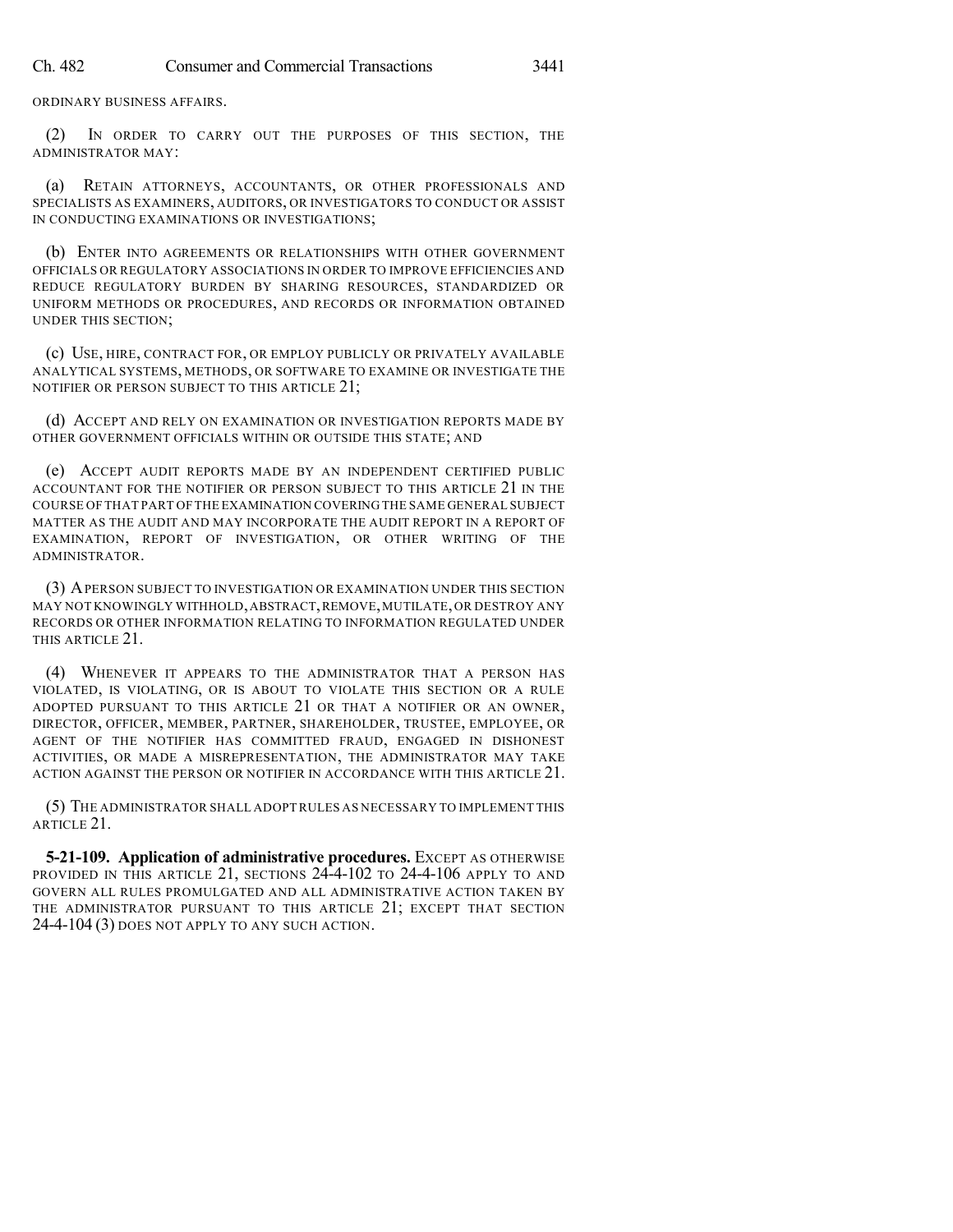**5-21-110. Administrative enforcement orders.** (1) AFTER NOTICE AND HEARING, THE ADMINISTRATOR MAY ORDER A MORTGAGE SERVICER OR A PERSON ACTING IN THE MORTGAGE SERVICER'S BEHALF TO CEASE AND DESIST FROM ENGAGING IN VIOLATIONS OF THIS ARTICLE 21 OR ANY RULE OR ORDER LAWFULLY MADE PURSUANT TO THIS ARTICLE 21. THE ORDER ISSUED BY THE ADMINISTRATOR MAY ALSO REQUIRE THE MORTGAGE SERVICER OR PERSON TO MAKE REFUNDS TO INDIVIDUALS OF OVERCHARGES OR OTHER DAMAGES SUFFERED BY THE BORROWER UNDER THIS ARTICLE 21 AND A CIVIL PENALTY IN THE AMOUNTS STATED IN 12U.S.C. SEC. 5565 (c)(2), ALL OR PART OF WHICH MAY BE SPECIFICALLY DESIGNATED FOR CONSUMER AND CREDITOR EDUCATIONAL PURPOSES. WHEN SEEKING CIVIL PENALTIES, THE ADMINISTRATOR SHALL CONSIDER THE MITIGATING FACTORS IN 12 U.S.C. SEC. 5565 (c)(3).

(2) A MORTGAGE SERVICER AGGRIEVED BY AN ORDER OF THE ADMINISTRATOR MAY OBTAIN JUDICIAL REVIEW OF THE ORDER IN THECOLORADO COURT OF APPEALS. THE ADMINISTRATOR MAY OBTAIN AN ORDER OF THE COURT FOR ENFORCEMENT OF THE ADMINISTRATOR'S ORDER IN THE DISTRICT COURT UNDER SECTION 24-4-106. ALL PROCEEDINGS UNDER THIS SECTION ARE GOVERNED BY SECTIONS 24-4-105 AND 24-4-106.

**5-21-111. Assurance of discontinuance.** IF IT IS CLAIMED THAT A PERSON HAS VIOLATED THIS ARTICLE 21, THE ADMINISTRATOR MAY ACCEPT AN ASSURANCE IN WRITING THAT THE PERSON WILL NOT ENGAGE IN THE CONDUCT IN THE FUTURE. THE ASSURANCE MAY ALSO REQUIRE THE PERSON TO MAKE REFUNDS TO INDIVIDUALS OF UNLAWFUL CHARGES UNDER THIS ARTICLE 21, PAY A PENALTY AUTHORIZED IN SECTION 5-21-110, ALL OR PART OF WHICH MAY BE SPECIFICALLY DESIGNATED FOR CONSUMER AND CREDITOR EDUCATIONAL PURPOSES, AND REIMBURSE THE ADMINISTRATOR FOR THE ADMINISTRATOR'S REASONABLE COSTS INCURRED IN INVESTIGATING THE CONDUCT. IF A PERSON GIVING AN ASSURANCE OF DISCONTINUANCE FAILS TO COMPLY WITH ITS TERMS, THE ASSURANCE IS EVIDENCE THAT PRIOR TO THE ASSURANCE, THAT PERSON ENGAGED IN THE CONDUCT DESCRIBED IN THE ASSURANCE.

**5-21-112. Injunctions.** THE ADMINISTRATOR MAY BRING A CIVIL ACTION TO RESTRAIN A PERSON FROM VIOLATING THIS ARTICLE 21 OR RULES PROMULGATED PURSUANT TO THIS ARTICLE 21 AND FOR OTHER APPROPRIATE RELIEF, INCLUDING SUCH ORDERS OR JUDGMENTS AS MAY BE NECESSARY TO COMPLETELY COMPENSATE OR RESTORE TO THE INDIVIDUAL'S ORIGINAL POSITION ANY INDIVIDUAL AFFECTED BY THE VIOLATION. THE ADMINISTRATOR MAY ALSO APPLY FOR A TEMPORARY RESTRAINING ORDER OR A PRELIMINARY INJUNCTION AGAINST A RESPONDENT PENDING FINAL DETERMINATION OF PROCEEDINGS.NO BOND OR OTHER SECURITY IS REQUIRED OF THE ADMINISTRATOR BEFORE RELIEF UNDER THIS SECTION MAY BE GRANTED.

**5-21-113. Civil actions by the administrator.** (1) The ADMINISTRATOR MAY BRING A CIVIL ACTION AGAINST A MORTGAGE SERVICER OR ANY OTHER PERSON FOR ANY VIOLATIONS OF THIS ARTICLE 21. AN ACTION MAY RELATE TO TRANSACTIONS WITH MORE THAN ONE INDIVIDUAL.THE COURT MAY ORDER A MORTGAGE SERVICER TO REFUND TO INDIVIDUALS OVERCHARGES OR OTHER DAMAGES SUFFERED BY THE BORROWER COLLECTED IN VIOLATION OF THIS ARTICLE 21 AND MAY ALSO ASSESS CIVIL PENALTIES AGAINST THE MORTGAGE SERVICER AS SET FORTH IN SECTION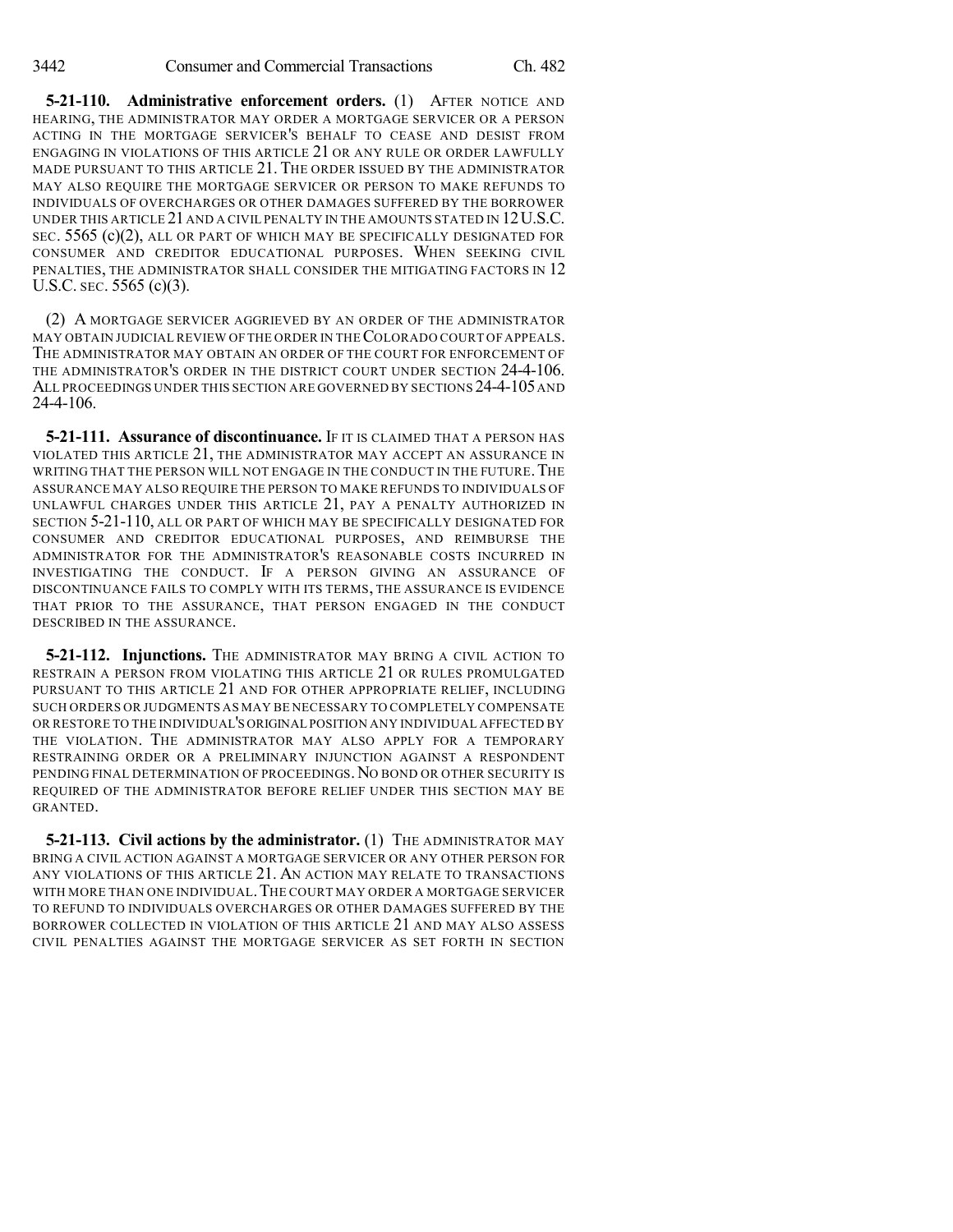5-21-110. IF THE ADMINISTRATOR PREVAILS IN AN ACTION BROUGHT UNDER THIS SECTION,THE ADMINISTRATOR MAY RECOVER REASONABLE COSTS IN INVESTIGATING AND BRINGING THE ACTION AND MAY RECOVER REASONABLE ATTORNEY FEES. WHEN DETERMINING WHETHER TO SEEK CIVIL PENALTIES UNDER THIS SECTION, THE ADMINISTRATOR SHALL CONSIDER WHETHER THE FEDERAL CONSUMER FINANCIAL PROTECTION BUREAU HAS IMPOSED CIVIL PENALTIES ON THE SAME SERVICER FOR THE SAME VIOLATION AND ANY OTHER MITIGATING FACTORS, IN ORDER TO AVOID DUPLICATIVE CIVIL PENALTIES. IF THE FEDERAL CONSUMER FINANCIAL PROTECTION BUREAU HAS BEEN AWARDED AND PAID CIVIL PENALTIES BASED ON A PARTICULAR ACT OR OMISSION OR A SERIES OF ACTS OR OMISSIONS, CIVIL PENALTIES UNDER SECTION 5-21-110THAT ARE BASED ON THE SAME ACTS OR OMISSIONS ARE REDUCED BY THE SAME AMOUNT OR TO ONE THOUSAND FIVE HUNDRED DOLLARS PER VIOLATION, WHICHEVER IS LESS. THE ADMINISTRATOR SHALL, TO THE EXTENT POSSIBLE, COORDINATE WITH THE FEDERAL CONSUMER FINANCIAL PROTECTION BUREAU BEFORE TAKING ACTION IN ORDER TO AVOID DUPLICATION OF INVESTIGATIONS AND PENALTIES,UNLESS THE ADMINISTRATOR'S INVESTIGATION OR PENALTIES RELATE TO ACTS OR OMISSIONS SEPARATE FROM THE FEDERAL CONSUMER FINANCIAL PROTECTION BUREAU ACTIVITIES.

- (2) NOTHING IN THIS ARTICLE 21:
- (a) CREATES A PRIVATE RIGHT OF ACTION; OR

(b) AFFECTS ANY REMEDY THAT A BORROWER MAY HAVE PURSUANT TO LAW OTHER THAN THIS ARTICLE 21.

**5-21-114. Limitations.**NOTWITHSTANDINGARTICLE 80OF TITLE 13,ALL ACTIONS BROUGHT UNDER THIS ARTICLE 21MUST BE COMMENCED WITHIN FOUR YEARS AFTER THE DATE ON WHICH ANY VIOLATION OF THIS ARTICLE 21 OCCURRED OR THE DATE ON WHICH THE LAST IN A SERIES OF THE ACTS OR PRACTICES OCCURRED OR WITHIN FOUR YEARS AFTER THE PLAINTIFF DISCOVERED OR IN THE EXERCISE OF REASONABLE DILIGENCE SHOULD HAVE DISCOVERED THE OCCURRENCE OF A VIOLATION OF THIS ARTICLE 21; EXCEPT THAT THE PERIOD OF LIMITATION PROVIDED IN THIS SECTION MAY BE EXTENDED FOR A PERIOD OF ONE YEAR IF THE PLAINTIFF PROVES THAT FAILURE TO TIMELY COMMENCE THE ACTION WAS CAUSED BY THE DEFENDANT ENGAGING IN CONDUCT CALCULATED TO INDUCE THE PLAINTIFF TO REFRAIN FROM OR POSTPONE THE COMMENCEMENT OF THE ACTION.

**5-21-115. Confidentialinformation.**(1) THE ADMINISTRATOR SHALL NOT MAKE PUBLIC THE NAME OR IDENTITY OF A PERSON WHOSE ACTS OR CONDUCT THE ADMINISTRATOR INVESTIGATES OR EXAMINES PURSUANT TO THIS ARTICLE 21OR THE FACTS DISCLOSED IN THE INVESTIGATION OR EXAMINATION.

(2) THE ADMINISTRATOR MAY DISCLOSE NOTIFICATION RECORDS PROVIDED TO THE ADMINISTRATOR AND OTHER CONTENTS OF THE RECORDS MAINTAINED PURSUANT TO THIS ARTICLE 21, BUT THE ADMINISTRATOR SHALL NOT MAKE PUBLIC THE CONFIDENTIAL INFORMATION CONTAINED IN THE RECORDS.

(3) THE RESTRICTIONS ON THE DISCLOSURE OF INFORMATION IN SUBSECTIONS (1) AND (2) OF THIS SECTION DO NOT APPLY TO DISCLOSURES BY THE ADMINISTRATOR IN ACTIONS OR ENFORCEMENT PROCEEDINGS PURSUANT TO THIS ARTICLE 21.